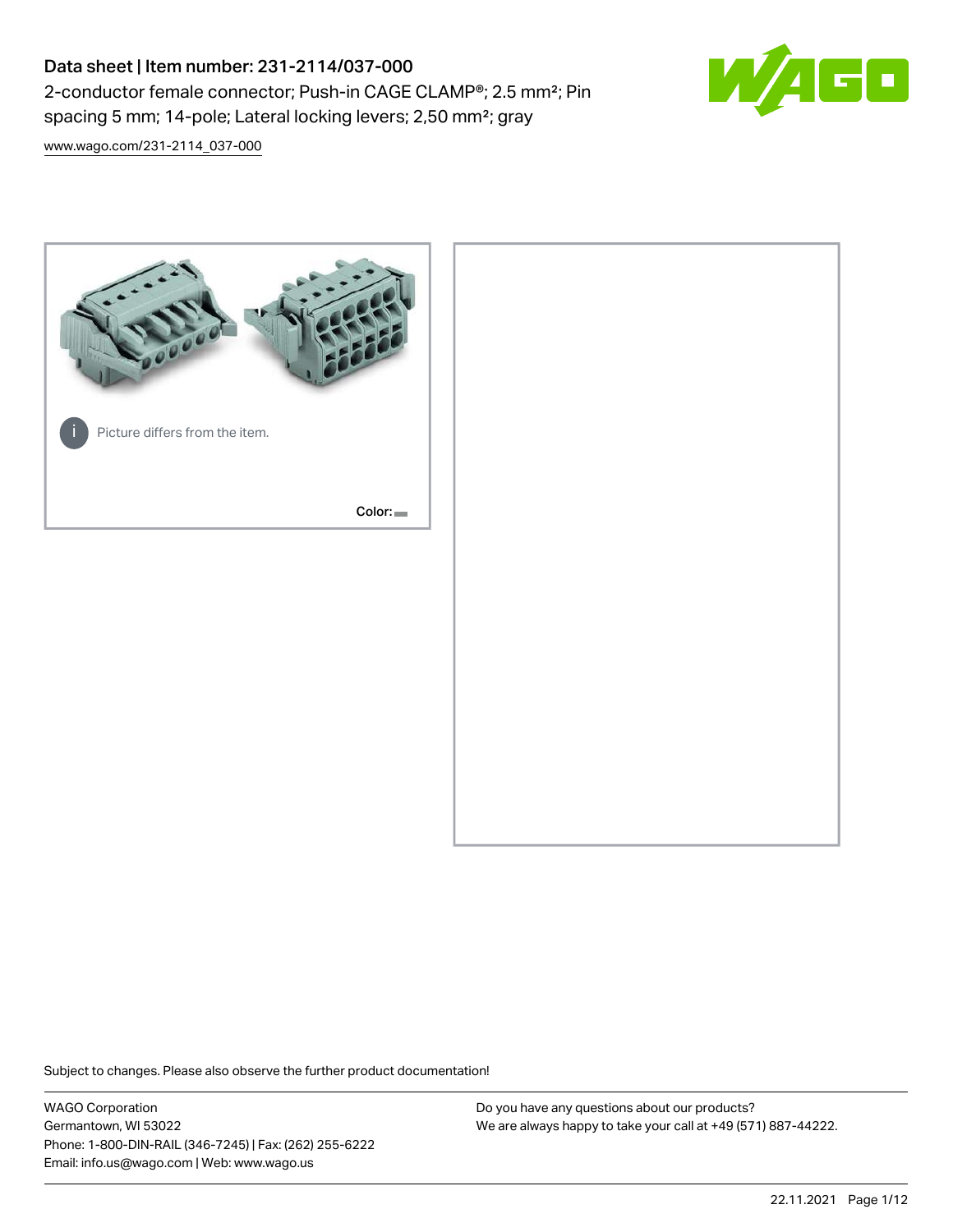

Dimensions in mm

 $L =$  (pole no.  $-2$ ) x pin spacing + 10 mm

#### Item description

- **Universal connection for all conductor types**
- **Two conductor entries per pole**
- $\blacksquare$ For looping through power or data buses
- $\blacksquare$ Bus connection is retained, even when unmated
- $\blacksquare$ Push-in termination of solid and ferruled conductors
- $\blacksquare$ With coding fingers

Subject to changes. Please also observe the further product documentation! Data

WAGO Corporation Germantown, WI 53022 Phone: 1-800-DIN-RAIL (346-7245) | Fax: (262) 255-6222 Email: info.us@wago.com | Web: www.wago.us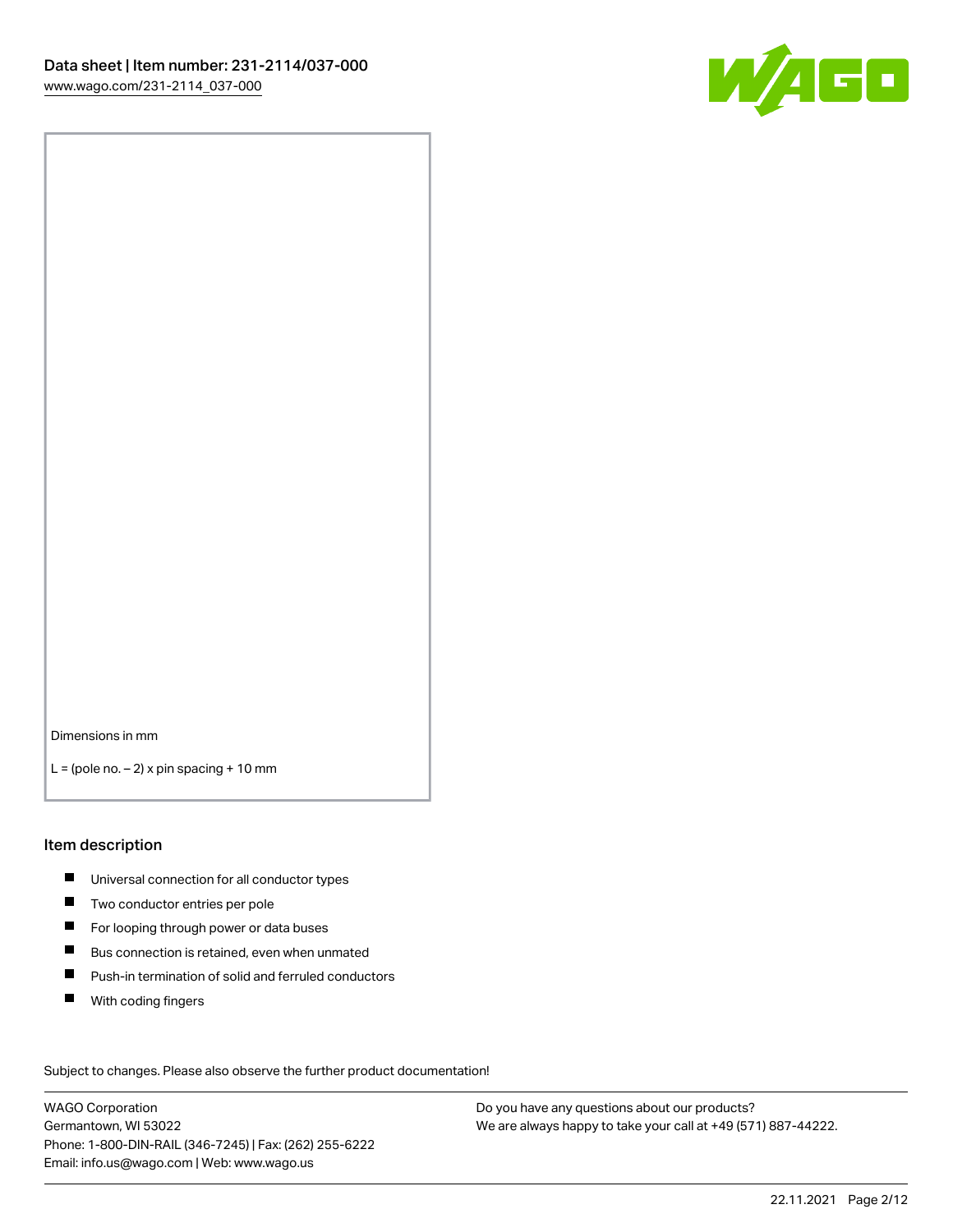

## Data Notes

| Safety information 1 | The MCS-MULTI CONNECTION SYSTEM includes connectors<br>without breaking capacity in accordance with DIN EN 61984. When<br>used as intended, these connectors must not be connected<br>/disconnected when live or under load. The circuit design should<br>ensure header pins, which can be touched, are not live when<br>unmated. |
|----------------------|-----------------------------------------------------------------------------------------------------------------------------------------------------------------------------------------------------------------------------------------------------------------------------------------------------------------------------------|
| Variants:            | Gold-plated or partially gold-plated contact surfaces<br>Other versions (or variants) can be requested from WAGO Sales or<br>configured at https://configurator.wago.com/                                                                                                                                                         |

#### Electrical data

## IEC Approvals

| Ratings per                 | IEC/EN 60664-1                                                        |
|-----------------------------|-----------------------------------------------------------------------|
| Rated voltage (III / 3)     | 320 V                                                                 |
| Rated surge voltage (III/3) | 4 <sub>k</sub> V                                                      |
| Rated voltage (III/2)       | 320 V                                                                 |
| Rated surge voltage (III/2) | 4 <sub>k</sub> V                                                      |
| Nominal voltage (II/2)      | 630 V                                                                 |
| Rated surge voltage (II/2)  | 4 <sub>k</sub> V                                                      |
| Rated current               | 16 A                                                                  |
| Legend (ratings)            | $(III / 2)$ $\triangle$ Overvoltage category III / Pollution degree 2 |

### UL Approvals

| Approvals per                  | UL 1059 |
|--------------------------------|---------|
| Rated voltage UL (Use Group B) | 300 V   |
| Rated current UL (Use Group B) | 20 A    |
| Rated voltage UL (Use Group D) | 300 V   |
| Rated current UL (Use Group D) | 10 A    |

## Ratings per UL

| Rated voltage UL 1977 | 600 V |
|-----------------------|-------|
| Rated current UL 1977 | nn.   |

#### CSA Approvals

Approvals per CSA

Subject to changes. Please also observe the further product documentation!

| <b>WAGO Corporation</b>                                | Do you have any questions about our products?                 |
|--------------------------------------------------------|---------------------------------------------------------------|
| Germantown, WI 53022                                   | We are always happy to take your call at +49 (571) 887-44222. |
| Phone: 1-800-DIN-RAIL (346-7245)   Fax: (262) 255-6222 |                                                               |
| Email: info.us@wago.com   Web: www.wago.us             |                                                               |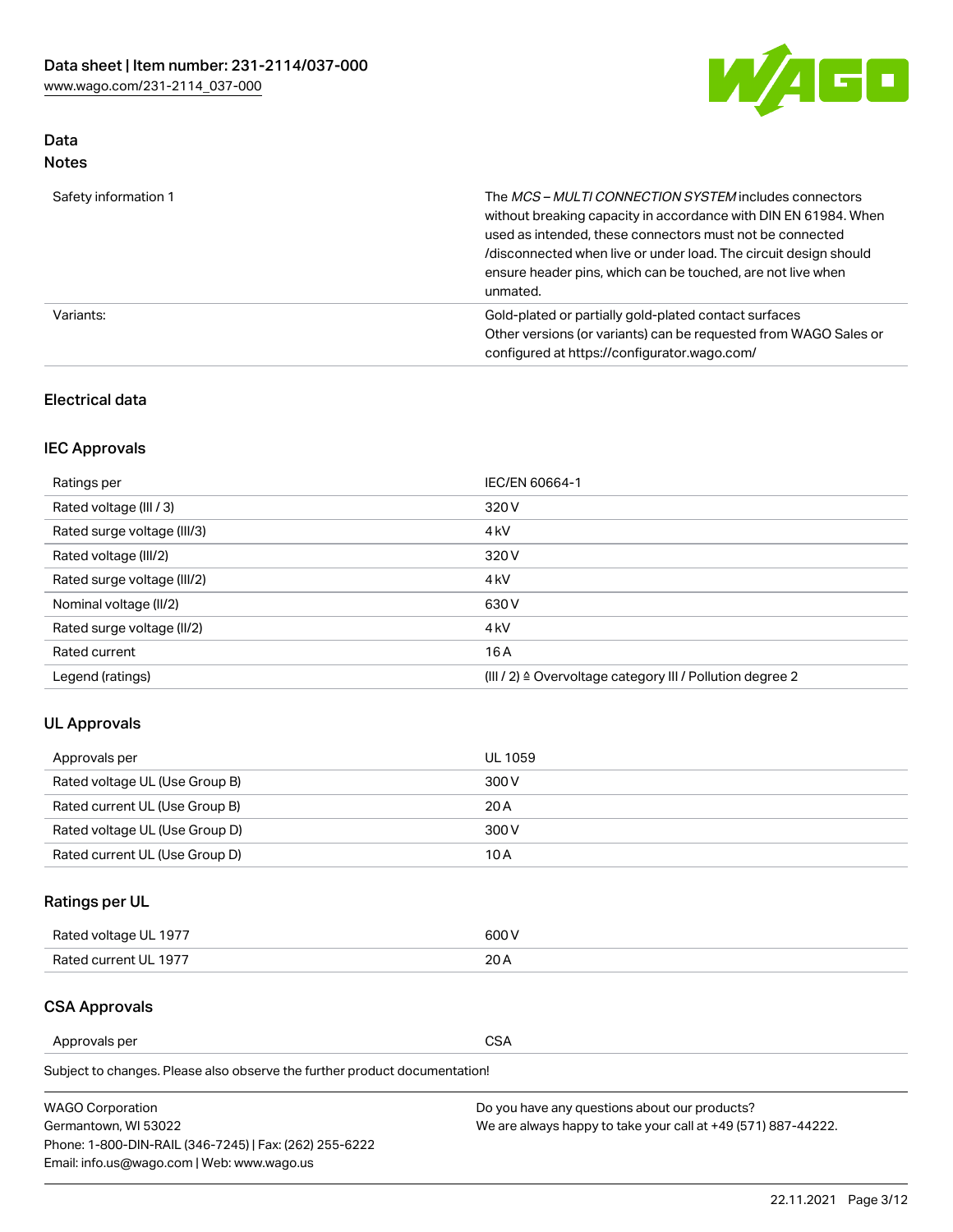[www.wago.com/231-2114\\_037-000](http://www.wago.com/231-2114_037-000)



| Rated voltage CSA (Use Group B) | 300 V |
|---------------------------------|-------|
| Rated current CSA (Use Group B) | 15 A  |
| Rated voltage CSA (Use Group D) | 300 V |
| Rated current CSA (Use Group D) | 10 A  |

#### Connection data

| Total number of connection points | 28   |
|-----------------------------------|------|
| Total number of potentials        | - 14 |
| Number of connection types        |      |
| Number of levels                  |      |

#### Connection 1

| Connection technology |  |  |  |
|-----------------------|--|--|--|
|-----------------------|--|--|--|

| Connection technology                             | Push-in CAGE CLAMP®                   |
|---------------------------------------------------|---------------------------------------|
| Actuation type                                    | Operating tool                        |
| Solid conductor                                   | $0.22.5$ mm <sup>2</sup> / 24  12 AWG |
| Fine-stranded conductor                           | $0.22.5$ mm <sup>2</sup> / 24  12 AWG |
| Fine-stranded conductor; with insulated ferrule   | $0.251.5$ mm <sup>2</sup>             |
| Fine-stranded conductor; with uninsulated ferrule | $0.252.5$ mm <sup>2</sup>             |
| Strip length                                      | $910$ mm $/0.350.39$ inch             |
| Number of poles                                   | 14                                    |
| Conductor entry direction to mating direction     | 0°                                    |

### Physical data

| Pin spacing | 5 mm / 0.197 inch     |
|-------------|-----------------------|
| Width       | 86.55 mm / 3.407 inch |
| Height      | 20.8 mm / 0.819 inch  |
| Depth       | 29.8 mm / 1.173 inch  |

## Plug-in connection

| Contact type (pluggable connector) | Female connector/socket |
|------------------------------------|-------------------------|
| Connector (connection type)        | for conductor           |
| Mismating protection               | No.                     |
| Locking of plug-in connection      | locking lever           |

## Material data

Color and the color of the color of the color of the color of the color of the color of the color of the color

Subject to changes. Please also observe the further product documentation! Material group I

| <b>WAGO Corporation</b>                                | Do you have any questions about our products?                 |
|--------------------------------------------------------|---------------------------------------------------------------|
| Germantown, WI 53022                                   | We are always happy to take your call at +49 (571) 887-44222. |
| Phone: 1-800-DIN-RAIL (346-7245)   Fax: (262) 255-6222 |                                                               |
| Email: info.us@wago.com   Web: www.wago.us             |                                                               |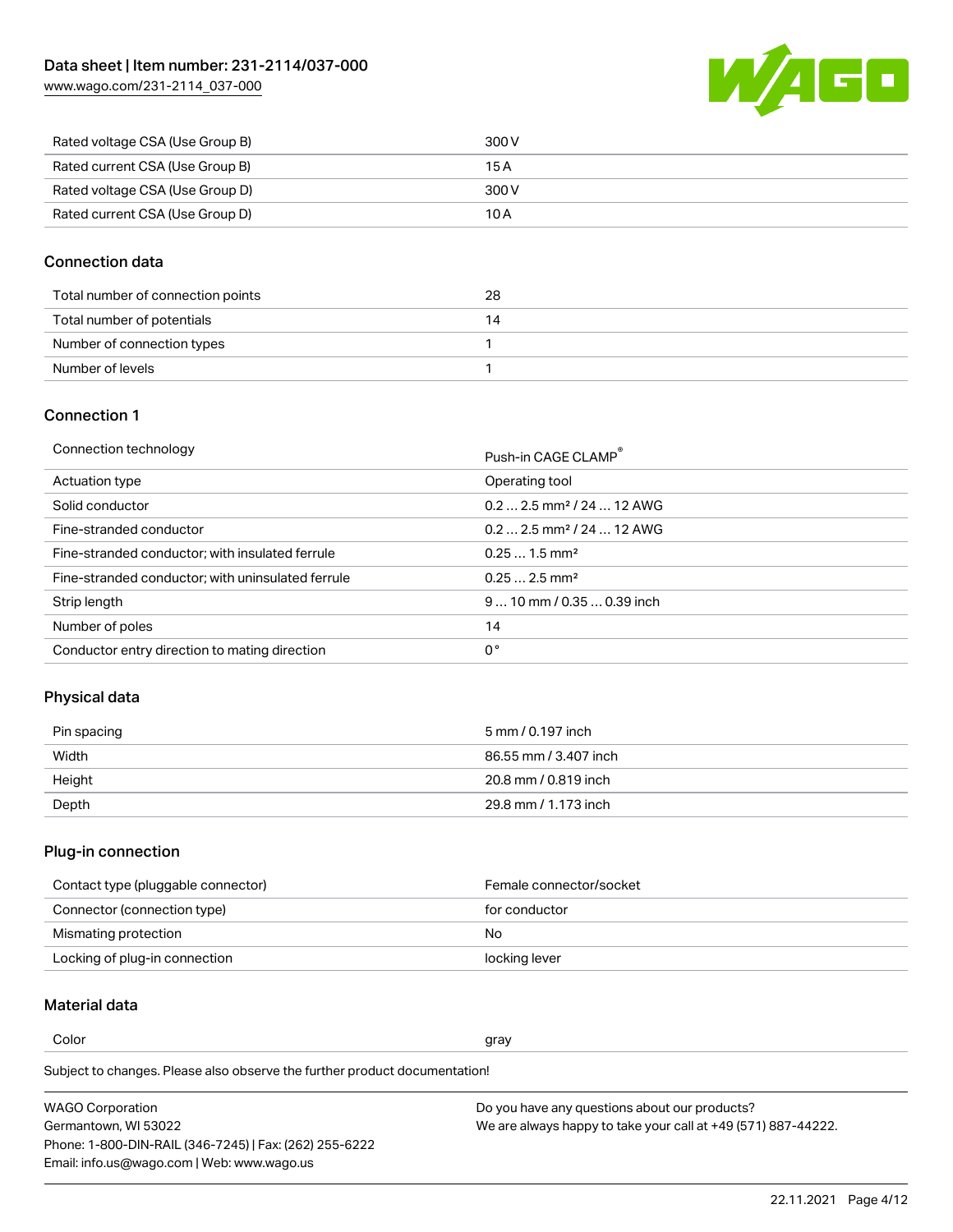[www.wago.com/231-2114\\_037-000](http://www.wago.com/231-2114_037-000)



| Material group              |                                   |
|-----------------------------|-----------------------------------|
| Insulation material         | Polyamide (PA66)                  |
| Flammability class per UL94 | V0                                |
| Clamping spring material    | Chrome nickel spring steel (CrNi) |
| Contact material            | Copper alloy                      |
| Contact plating             | tin-plated                        |
| Fire load                   | 0.552 MJ                          |
| Weight                      | 32.7 <sub>g</sub>                 |
|                             |                                   |

#### Environmental requirements

| Limit temperature range | -60  +85 °Ր |
|-------------------------|-------------|
|-------------------------|-------------|

#### Commercial data

| Product Group         | 3 (Multi Conn. System) |
|-----------------------|------------------------|
| PU (SPU)              | 25 Stück               |
| Packaging type        | box                    |
| Country of origin     | PL                     |
| <b>GTIN</b>           | 4044918563307          |
| Customs tariff number | 8536694040             |

#### Approvals / Certificates

#### Country specific Approvals

|      |                          |                                 | Certificate |
|------|--------------------------|---------------------------------|-------------|
| Logo | Approval                 | <b>Additional Approval Text</b> | name        |
|      | <b>CB</b>                | IEC 61984                       | NL-39756    |
|      | DEKRA Certification B.V. |                                 |             |

#### Ship Approvals

| Logo | Approval                                                | <b>Additional Approval Text</b> | Certificate<br>name                |
|------|---------------------------------------------------------|---------------------------------|------------------------------------|
| ABS. | <b>ABS</b><br>American Bureau of Shipping               |                                 | $19 -$<br>HG1869876-<br><b>PDA</b> |
|      | <b>DNV GL</b><br>Det Norske Veritas, Germanischer Lloyd |                                 | TAE000016Z                         |

| UL-Approvals                                                                          |                                                                            |                                               |             |  |
|---------------------------------------------------------------------------------------|----------------------------------------------------------------------------|-----------------------------------------------|-------------|--|
|                                                                                       |                                                                            |                                               | Certificate |  |
| Logo                                                                                  | Approval                                                                   | <b>Additional Approval Text</b>               | name        |  |
|                                                                                       | Subject to changes. Please also observe the further product documentation! |                                               |             |  |
| <b>WAGO Corporation</b>                                                               |                                                                            | Do you have any questions about our products? |             |  |
| We are always happy to take your call at +49 (571) 887-44222.<br>Germantown, WI 53022 |                                                                            |                                               |             |  |
|                                                                                       | Phone: 1-800-DIN-RAIL (346-7245)   Fax: (262) 255-6222                     |                                               |             |  |
|                                                                                       | Email: info.us@wago.com   Web: www.wago.us                                 |                                               |             |  |

22.11.2021 Page 5/12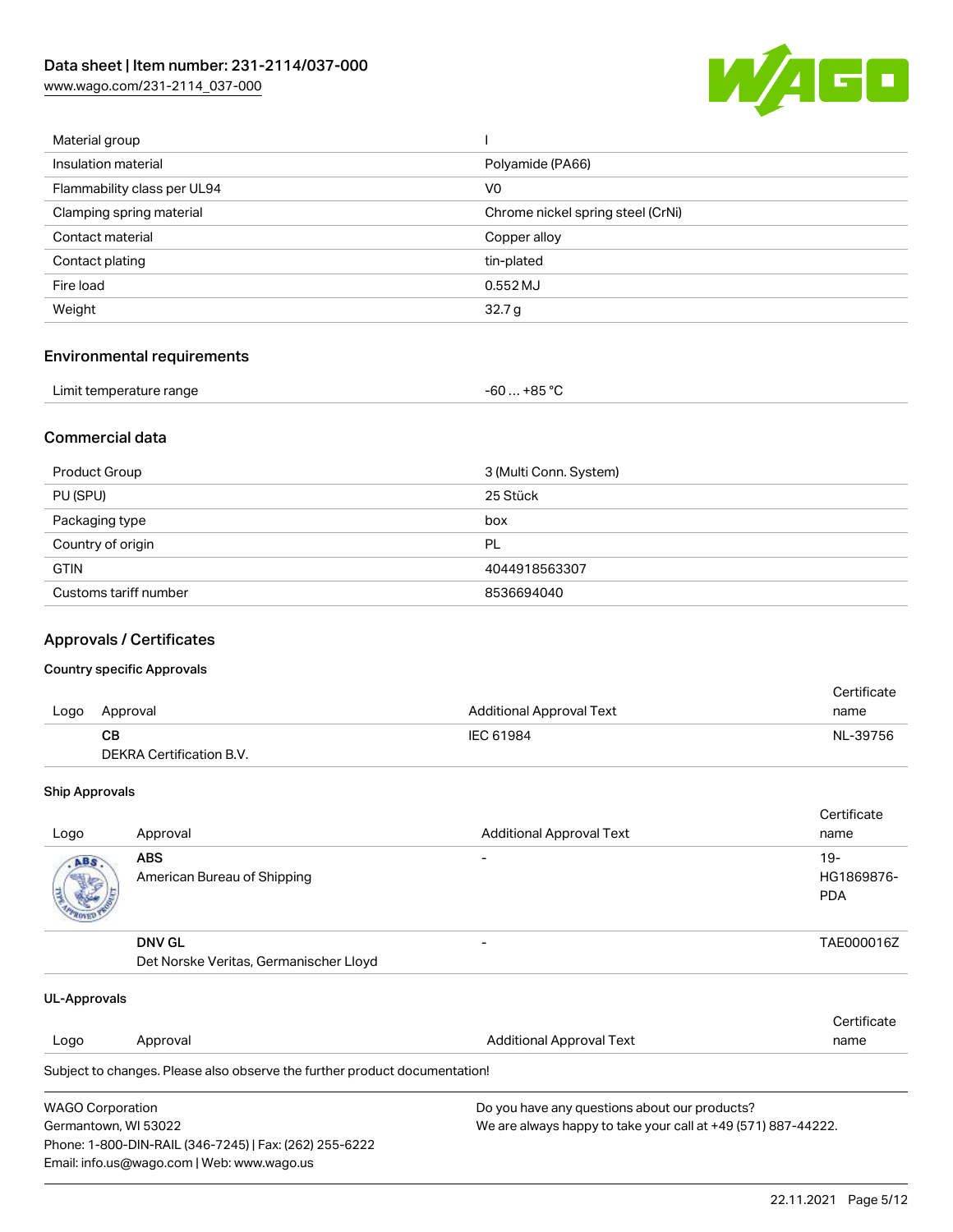

| ч                           | UL<br>Underwriters Laboratories Inc. | <b>UL 1059</b> | E45172 |
|-----------------------------|--------------------------------------|----------------|--------|
| $\blacktriangleright$       | UL<br>Underwriters Laboratories Inc. | <b>UL 1977</b> | E45171 |
| Counterpart<br><b>KOOOA</b> | $1 + 2 + 3 + 0 = 0$                  |                |        |

|                      | <b>Item no.231-614</b><br>Male connector; 14-pole; Pin spacing 5 mm; gray                                       | www.wago.com/231-614         |
|----------------------|-----------------------------------------------------------------------------------------------------------------|------------------------------|
| AND                  | Item no.231-444/001-000<br>Male header; 14-pole; THT; 1.0 x 1.0 mm solder pin; angled; pin spacing 5 mm; gray   | www.wago.com/231-444/001-000 |
| <b>Harley Avenue</b> | Item no.231-144/001-000<br>Male header; 14-pole; THT; 1.0 x 1.0 mm solder pin; straight; pin spacing 5 mm; gray | www.wago.com/231-144/001-000 |

#### Optional accessories

| <b>Strain relief</b>    |                                                                                                                  |                      |
|-------------------------|------------------------------------------------------------------------------------------------------------------|----------------------|
| Strain relief plate     |                                                                                                                  |                      |
|                         | Item no.: 734-430<br>Strain relief plate; gray                                                                   | www.wago.com/734-430 |
| Tools                   |                                                                                                                  |                      |
| Operating tool          |                                                                                                                  |                      |
|                         | Item no.: 209-130<br>Operating tool; suitable for 264, 280 and 281 Series; 1-way; of insulating material; white  | www.wago.com/209-130 |
|                         | Item no.: 210-657<br>Operating tool; Blade: 3.5 x 0.5 mm; with a partially insulated shaft; short; multicoloured | www.wago.com/210-657 |
|                         | Item no.: 210-720<br>Operating tool; Blade: 3.5 x 0.5 mm; with a partially insulated shaft; multicoloured        | www.wago.com/210-720 |
|                         | Item no.: 280-432<br>Operating tool; made of insulating material; 2-way; white                                   | www.wago.com/280-432 |
|                         | Item no.: 280-434<br>Operating tool; made of insulating material; 4-way                                          | www.wago.com/280-434 |
|                         | Subject to changes. Please also observe the further product documentation!                                       |                      |
| <b>WAGO Corporation</b> | Do you have any questions about our products?                                                                    |                      |

Germantown, WI 53022 Phone: 1-800-DIN-RAIL (346-7245) | Fax: (262) 255-6222 Email: info.us@wago.com | Web: www.wago.us

We are always happy to take your call at +49 (571) 887-44222.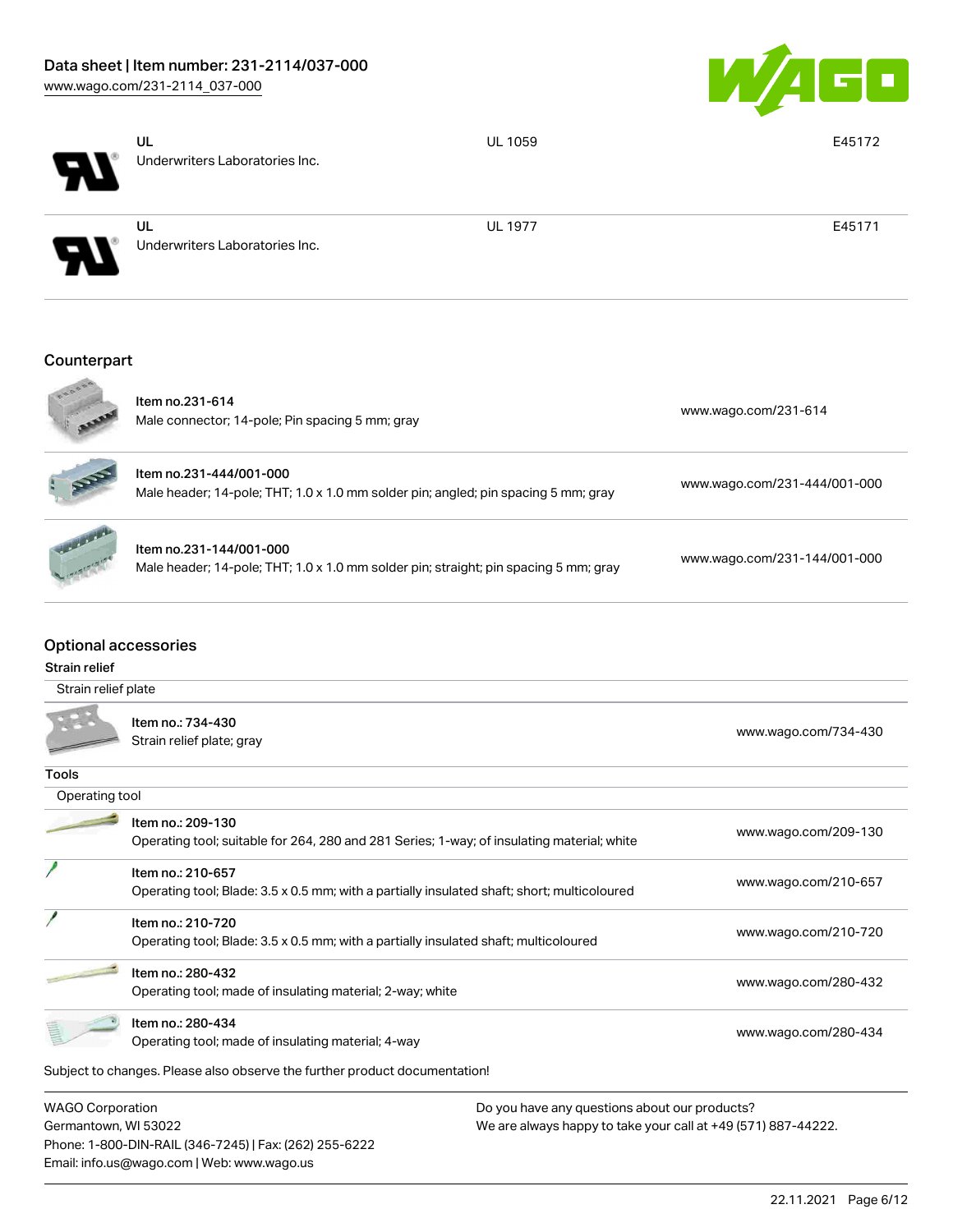# Data sheet | Item number: 231-2114/037-000

[www.wago.com/231-2114\\_037-000](http://www.wago.com/231-2114_037-000)



|                     | Item no.: 280-437<br>Operating tool; made of insulating material; 7-way                                                                                                                         | www.wago.com/280-437             |
|---------------------|-------------------------------------------------------------------------------------------------------------------------------------------------------------------------------------------------|----------------------------------|
|                     | Item no.: 280-440<br>Operating tool; made of insulating material; 10-way                                                                                                                        | www.wago.com/280-440             |
|                     | Item no.: 280-435<br>Operating tool; made of insulating material; 5-way; gray                                                                                                                   | www.wago.com/280-435             |
|                     | Item no.: 280-436<br>Operating tool; made of insulating material; 6-way                                                                                                                         | www.wago.com/280-436             |
|                     | Item no.: 280-438<br>Operating tool; made of insulating material; 8-way                                                                                                                         | www.wago.com/280-438             |
|                     | Item no.: 280-433<br>Operating tool; made of insulating material; 3-way                                                                                                                         | www.wago.com/280-433             |
| Insulations stops   |                                                                                                                                                                                                 |                                  |
| Insulation stop     |                                                                                                                                                                                                 |                                  |
|                     | Item no.: 231-672<br>Insulation stop; 0.75 - 1 mm <sup>2</sup> ; dark gray                                                                                                                      | www.wago.com/231-672             |
|                     | Item no.: 231-670<br>Insulation stop; 0.08-0.2 mm <sup>2</sup> / 0.2 mm <sup>2</sup> "s"; white                                                                                                 | www.wago.com/231-670             |
|                     | Item no.: 231-671<br>Insulation stop; 0.25 - 0.5 mm <sup>2</sup> ; light gray                                                                                                                   | www.wago.com/231-671             |
| Marking accessories |                                                                                                                                                                                                 |                                  |
| Marking strip       |                                                                                                                                                                                                 |                                  |
|                     | Item no.: 210-331/500-103<br>Marking strips; as a DIN A4 sheet; MARKED; 1-12 (300x); Height of marker strip: 2.3 mm/0.091 in; Strip<br>length 182 mm; Horizontal marking; Self-adhesive; white  | www.wago.com/210-331<br>/500-103 |
|                     | Item no.: 210-331/500-104<br>Marking strips; as a DIN A4 sheet; MARKED; 13-24 (300x); Height of marker strip: 2.3 mm/0.091 in; Strip<br>length 182 mm; Horizontal marking; Self-adhesive; white | www.wago.com/210-331<br>/500-104 |
|                     | Item no.: 210-332/500-202<br>Marking strips; as a DIN A4 sheet; MARKED; 1-16 (160x); Height of marker strip: 3 mm; Strip length 182<br>mm; Horizontal marking; Self-adhesive; white             | www.wago.com/210-332<br>/500-202 |
|                     | Item no.: 210-332/500-206<br>Marking strips; as a DIN A4 sheet; MARKED; 33-48 (160x); Height of marker strip: 3 mm; Strip length<br>182 mm; Horizontal marking; Self-adhesive; white            | www.wago.com/210-332<br>/500-206 |
|                     | Subject to changes. Please also observe the further product documentation!                                                                                                                      |                                  |
|                     |                                                                                                                                                                                                 |                                  |

WAGO Corporation Germantown, WI 53022 Phone: 1-800-DIN-RAIL (346-7245) | Fax: (262) 255-6222 Email: info.us@wago.com | Web: www.wago.us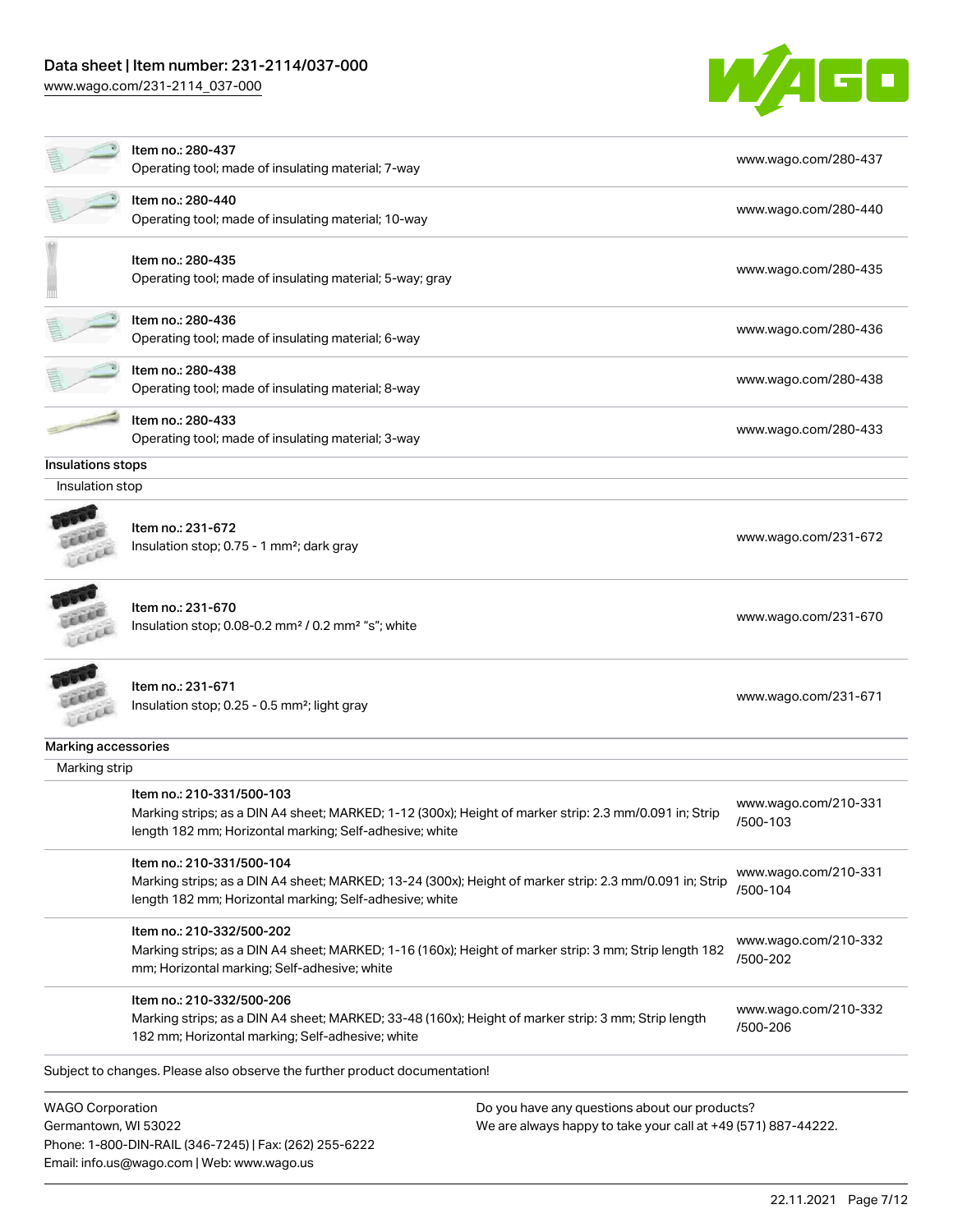

|                     | Item no.: 210-332/500-205                                                                                                                                                          | www.wago.com/210-332 |  |
|---------------------|------------------------------------------------------------------------------------------------------------------------------------------------------------------------------------|----------------------|--|
|                     | Marking strips; as a DIN A4 sheet; MARKED; 1-32 (80x); Height of marker strip: 3 mm; Strip length 182<br>mm; Horizontal marking; Self-adhesive; white                              | /500-205             |  |
|                     | Item no.: 210-332/500-204                                                                                                                                                          | www.wago.com/210-332 |  |
|                     | Marking strips; as a DIN A4 sheet; MARKED; 17-32 (160x); Height of marker strip: 3 mm; Strip length<br>182 mm; Horizontal marking; Self-adhesive; white                            | /500-204             |  |
| Testing accessories |                                                                                                                                                                                    |                      |  |
| Testing accessories |                                                                                                                                                                                    |                      |  |
|                     | Item no.: 231-661<br>Test plugs for female connectors; for 5 mm and 5.08 mm pin spacing; 2,50 mm <sup>2</sup> ; light gray                                                         | www.wago.com/231-661 |  |
| <b>Ferrules</b>     |                                                                                                                                                                                    |                      |  |
| Ferrule             |                                                                                                                                                                                    |                      |  |
|                     | Item no.: 216-101<br>Ferrule; Sleeve for 0.5 mm <sup>2</sup> / AWG 22; uninsulated; electro-tin plated; silver-colored                                                             | www.wago.com/216-101 |  |
|                     | Item no.: 216-104<br>Ferrule; Sleeve for 1.5 mm <sup>2</sup> / AWG 16; uninsulated; electro-tin plated; silver-colored                                                             | www.wago.com/216-104 |  |
|                     | Item no.: 216-106<br>Ferrule; Sleeve for 2.5 mm <sup>2</sup> / AWG 14; uninsulated; electro-tin plated; silver-colored                                                             | www.wago.com/216-106 |  |
|                     | Item no.: 216-102<br>Ferrule; Sleeve for 0.75 mm <sup>2</sup> / AWG 20; uninsulated; electro-tin plated; silver-colored                                                            | www.wago.com/216-102 |  |
|                     | Item no.: 216-103<br>Ferrule; Sleeve for 1 mm <sup>2</sup> / AWG 18; uninsulated; electro-tin plated                                                                               | www.wago.com/216-103 |  |
|                     | Item no.: 216-123<br>Ferrule; Sleeve for 1 mm <sup>2</sup> / AWG 18; uninsulated; electro-tin plated; silver-colored                                                               | www.wago.com/216-123 |  |
|                     | Item no.: 216-122<br>Ferrule; Sleeve for 0.75 mm <sup>2</sup> / AWG 20; uninsulated; electro-tin plated; silver-colored                                                            | www.wago.com/216-122 |  |
| B                   | Item no.: 216-124<br>Ferrule; Sleeve for 1.5 mm <sup>2</sup> / AWG 16; uninsulated; electro-tin plated                                                                             | www.wago.com/216-124 |  |
|                     | Item no.: 216-142<br>Ferrule; Sleeve for 0.75 mm <sup>2</sup> / 18 AWG; uninsulated; electro-tin plated; electrolytic copper; gastight<br>crimped; acc. to DIN 46228, Part 1/08.92 | www.wago.com/216-142 |  |
|                     | Item no.: 216-132<br>Ferrule; Sleeve for 0.34 mm <sup>2</sup> / AWG 24; uninsulated; electro-tin plated                                                                            | www.wago.com/216-132 |  |
|                     | Item no.: 216-121<br>Ferrule; Sleeve for 0.5 mm <sup>2</sup> / AWG 22; uninsulated; electro-tin plated; silver-colored                                                             | www.wago.com/216-121 |  |
|                     | Item no.: 216-143<br>Ferrule; Sleeve for 1 mm <sup>2</sup> / AWG 18; uninsulated; electro-tin plated; electrolytic copper; gastight<br>crimped; acc. to DIN 46228, Part 1/08.92    | www.wago.com/216-143 |  |
|                     | Item no.: 216-131                                                                                                                                                                  |                      |  |

Subject to changes. Please also observe the further product documentation!

WAGO Corporation Germantown, WI 53022 Phone: 1-800-DIN-RAIL (346-7245) | Fax: (262) 255-6222 Email: info.us@wago.com | Web: www.wago.us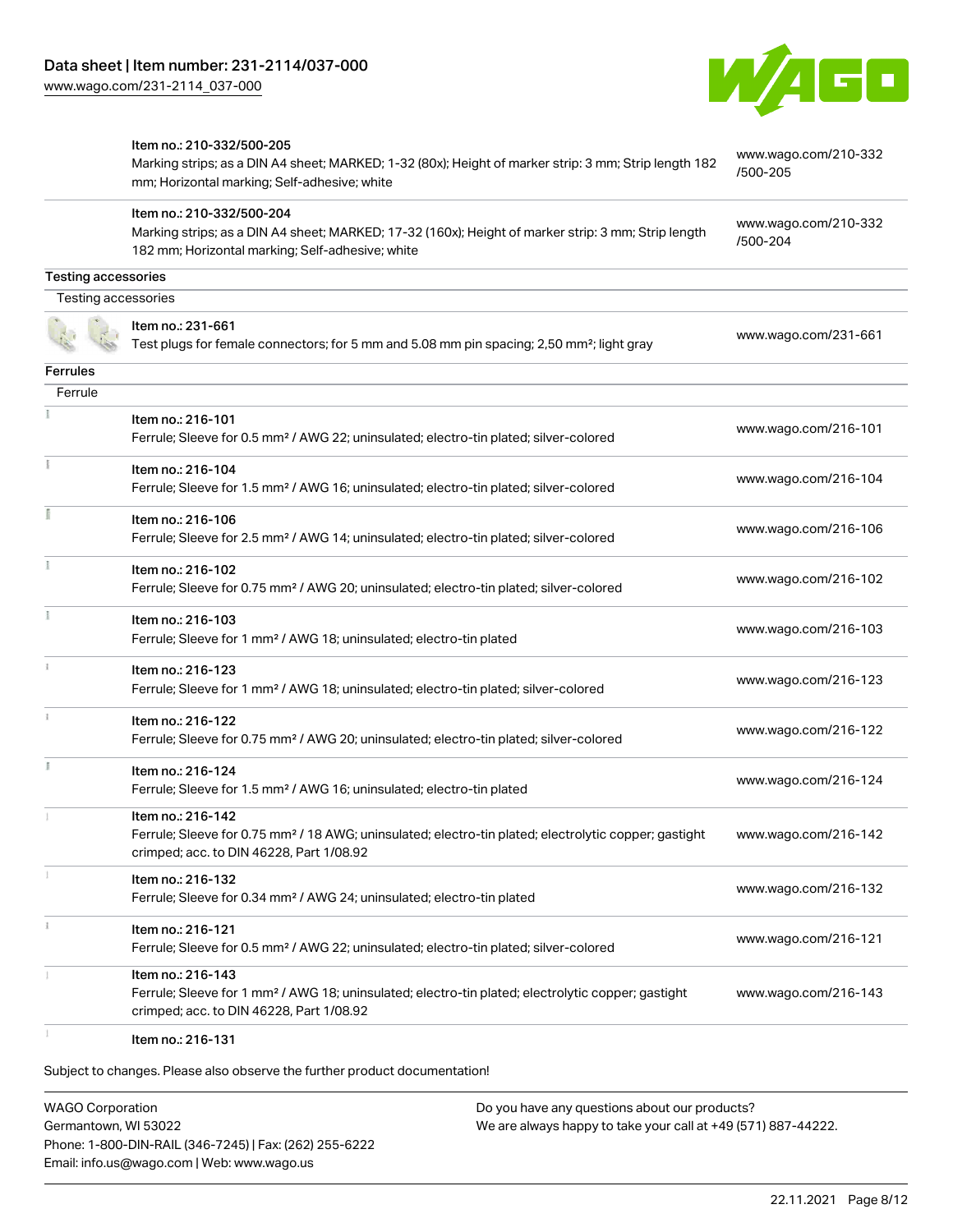

|   | Ferrule; Sleeve for 0.25 mm <sup>2</sup> / AWG 24; uninsulated; electro-tin plated; silver-colored                                                                                                      | www.wago.com/216-131 |
|---|---------------------------------------------------------------------------------------------------------------------------------------------------------------------------------------------------------|----------------------|
|   | Item no.: 216-141<br>Ferrule; Sleeve for 0.5 mm <sup>2</sup> / 20 AWG; uninsulated; electro-tin plated; electrolytic copper; gastight<br>crimped; acc. to DIN 46228, Part 1/08.92                       | www.wago.com/216-141 |
|   | Item no.: 216-152<br>Ferrule; Sleeve for 0.34 mm <sup>2</sup> / AWG 24; uninsulated; electro-tin plated                                                                                                 | www.wago.com/216-152 |
|   | Item no.: 216-203<br>Ferrule; Sleeve for 1 mm <sup>2</sup> / AWG 18; insulated; electro-tin plated; red                                                                                                 | www.wago.com/216-203 |
|   | Item no.: 216-202<br>Ferrule; Sleeve for 0.75 mm <sup>2</sup> / 18 AWG; insulated; electro-tin plated; gray                                                                                             | www.wago.com/216-202 |
|   | Item no.: 216-151<br>Ferrule; Sleeve for 0.25 mm <sup>2</sup> / AWG 24; uninsulated; electro-tin plated                                                                                                 | www.wago.com/216-151 |
|   | Item no.: 216-204<br>Ferrule; Sleeve for 1.5 mm <sup>2</sup> / AWG 16; insulated; electro-tin plated; black                                                                                             | www.wago.com/216-204 |
|   | Item no.: 216-144<br>Ferrule; Sleeve for 1.5 mm <sup>2</sup> / AWG 16; uninsulated; electro-tin plated; electrolytic copper; gastight<br>crimped; acc. to DIN 46228, Part 1/08.92; silver-colored       | www.wago.com/216-144 |
|   | Item no.: 216-201<br>Ferrule; Sleeve for 0.5 mm <sup>2</sup> / 20 AWG; insulated; electro-tin plated; white                                                                                             | www.wago.com/216-201 |
|   | Item no.: 216-223<br>Ferrule; Sleeve for 1 mm <sup>2</sup> / AWG 18; insulated; electro-tin plated; red                                                                                                 | www.wago.com/216-223 |
|   | Item no.: 216-241<br>Ferrule; Sleeve for 0.5 mm <sup>2</sup> / 20 AWG; insulated; electro-tin plated; electrolytic copper; gastight<br>crimped; acc. to DIN 46228, Part 4/09.90; white                  | www.wago.com/216-241 |
|   | Item no.: 216-242<br>Ferrule; Sleeve for 0.75 mm <sup>2</sup> / 18 AWG; insulated; electro-tin plated; electrolytic copper; gastight<br>crimped; acc. to DIN 46228, Part 4/09.90; gray                  | www.wago.com/216-242 |
|   | Item no.: 216-222<br>Ferrule; Sleeve for 0.75 mm <sup>2</sup> / 18 AWG; insulated; electro-tin plated; gray                                                                                             | www.wago.com/216-222 |
|   | Item no.: 216-221<br>Ferrule; Sleeve for 0.5 mm <sup>2</sup> / 20 AWG; insulated; electro-tin plated; white                                                                                             | www.wago.com/216-221 |
| 1 | Item no.: 216-224<br>Ferrule; Sleeve for 1.5 mm <sup>2</sup> / AWG 16; insulated; electro-tin plated; black                                                                                             | www.wago.com/216-224 |
|   | Item no.: 216-243<br>Ferrule; Sleeve for 1 mm <sup>2</sup> / AWG 18; insulated; electro-tin plated; electrolytic copper; gastight crimped; www.wago.com/216-243<br>acc. to DIN 46228, Part 4/09.90; red |                      |
| 1 | Item no.: 216-244<br>Ferrule; Sleeve for 1.5 mm <sup>2</sup> / AWG 16; insulated; electro-tin plated; electrolytic copper; gastight<br>crimped; acc. to DIN 46228, Part 4/09.90; black                  | www.wago.com/216-244 |
|   | Item no.: 216-263                                                                                                                                                                                       |                      |

Subject to changes. Please also observe the further product documentation!

| <b>WAGO Corporation</b>                                | Do you have any questions about our products?                 |
|--------------------------------------------------------|---------------------------------------------------------------|
| Germantown, WI 53022                                   | We are always happy to take your call at +49 (571) 887-44222. |
| Phone: 1-800-DIN-RAIL (346-7245)   Fax: (262) 255-6222 |                                                               |
| Email: info.us@wago.com   Web: www.wago.us             |                                                               |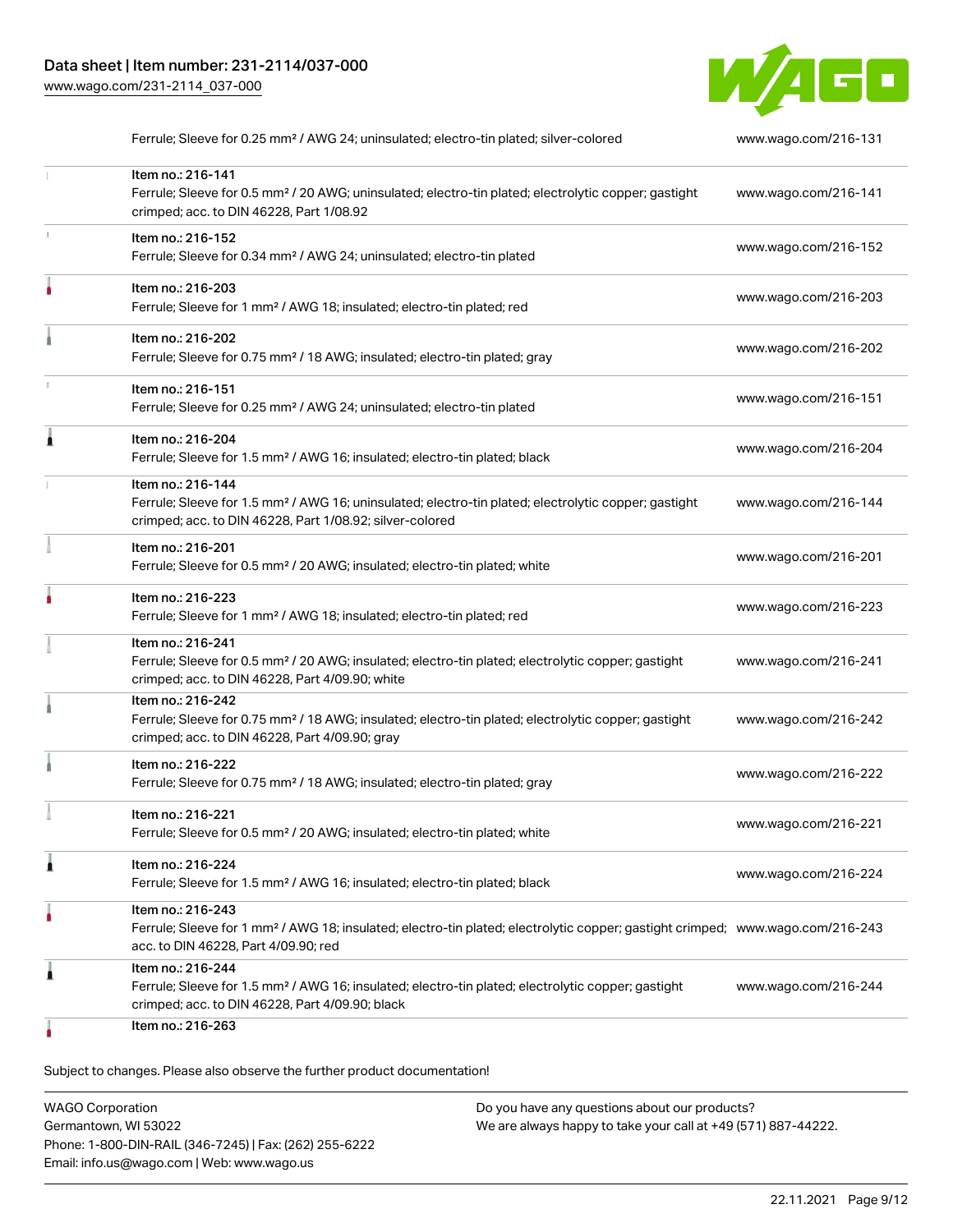

Ferrule; Sleeve for 1 mm² / AWG 18; insulated; electro-tin plated; electrolytic copper; gastight crimped; [www.wago.com/216-263](http://www.wago.com/216-263) acc. to DIN 46228, Part 4/09.90; red

| Item no.: 216-264<br>Ferrule; Sleeve for 1.5 mm <sup>2</sup> / AWG 16; insulated; electro-tin plated; electrolytic copper; gastight<br>crimped; acc. to DIN 46228, Part 4/09.90; black | www.wago.com/216-264 |
|----------------------------------------------------------------------------------------------------------------------------------------------------------------------------------------|----------------------|
| Item no.: 216-284<br>Ferrule; Sleeve for 1.5 mm <sup>2</sup> / AWG 16; insulated; electro-tin plated; electrolytic copper; gastight<br>crimped; acc. to DIN 46228, Part 4/09.90; black | www.wago.com/216-284 |
| Item no.: 216-262<br>Ferrule; Sleeve for 0.75 mm <sup>2</sup> / 18 AWG; insulated; electro-tin plated; electrolytic copper; gastight<br>crimped; acc. to DIN 46228, Part 4/09.90; gray | www.wago.com/216-262 |
| Item no.: 216-301<br>Ferrule; Sleeve for 0.25 mm <sup>2</sup> / AWG 24; insulated; electro-tin plated; yellow                                                                          | www.wago.com/216-301 |
| Item no.: 216-321<br>Ferrule; Sleeve for 0.25 mm <sup>2</sup> / AWG 24; insulated; electro-tin plated; yellow                                                                          | www.wago.com/216-321 |
| Item no.: 216-322<br>Ferrule; Sleeve for 0.34 mm <sup>2</sup> / 22 AWG; insulated; electro-tin plated; green                                                                           | www.wago.com/216-322 |
| Item no.: 216-302<br>Ferrule; Sleeve for 0.34 mm <sup>2</sup> / 22 AWG; insulated; electro-tin plated; light turquoise                                                                 | www.wago.com/216-302 |

#### Downloads

Documentation

| <b>Additional Information</b> |            |          |          |
|-------------------------------|------------|----------|----------|
| Technical explanations        | 2019 Apr 3 | pdf      | Download |
|                               |            | $2.0$ MB |          |

### CAD files

| <b>CAE</b> data |  |
|-----------------|--|
|                 |  |

| EPLAN Data Portal 231-2114/037-000 | URL | Download |
|------------------------------------|-----|----------|
| ZUKEN Portal 231-2114/037-000      | URL | Download |
| EPLAN Data Portal 231-2114/037-000 | URL | Download |
| CAD data                           |     |          |
| 2D/3D Models 231-2114/037-000      | URL | Download |

Subject to changes. Please also observe the further product documentation!

WAGO Corporation Germantown, WI 53022 Phone: 1-800-DIN-RAIL (346-7245) | Fax: (262) 255-6222 Email: info.us@wago.com | Web: www.wago.us Do you have any questions about our products? We are always happy to take your call at +49 (571) 887-44222.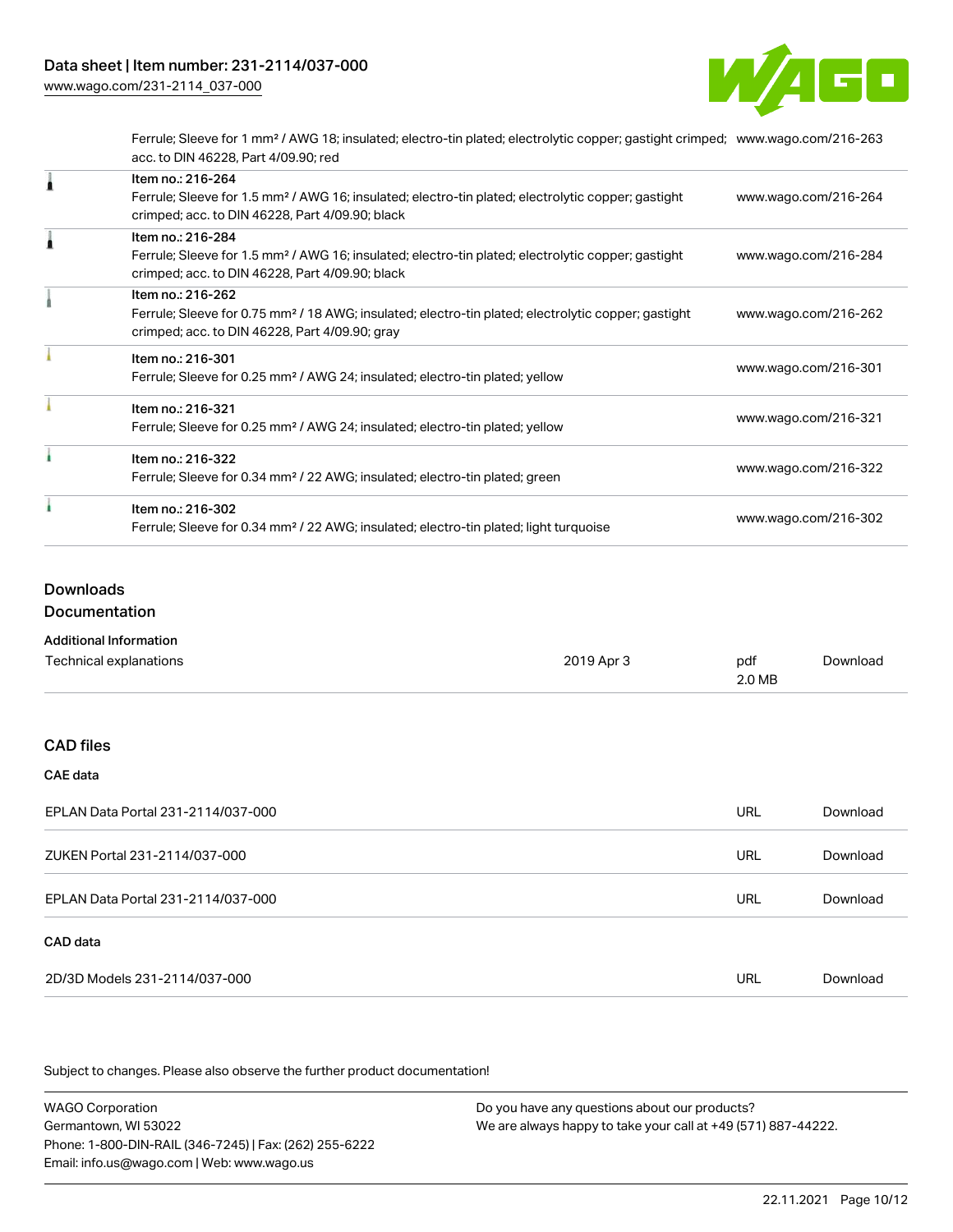

#### Environmental Product Compliance

#### Compliance Search

| Environmental Product Compliance 231-2114/037-000                                                       | URL | Download |
|---------------------------------------------------------------------------------------------------------|-----|----------|
| 2-conductor female connector; Push-in CAGE CLAMP <sup>®</sup> ; 2.5 mm <sup>2</sup> ; Pin spacing 5 mm; |     |          |
| 14-pole; Lateral locking levers; 2,50 mm <sup>2</sup> ; gray                                            |     |          |

#### Installation Notes

#### Conductor termination

Operating Push-in CAGE CLAMP® is easy, fast and identical to that of CAGE CLAMP®. The screwdriver is fully inserted into the operating slot, holding Push-in CAGE CLAMP® open. After the conductor has been inserted into the clamping unit and the screwdriver been withdrawn, the conductor is clamped safely. Solid and fine-stranded conductors < 0.5 mm² (20 AWG) are terminated and removed using a screwdriver.

Conductor termination

Subject to changes. Please also observe the further product documentation!

WAGO Corporation Germantown, WI 53022 Phone: 1-800-DIN-RAIL (346-7245) | Fax: (262) 255-6222 Email: info.us@wago.com | Web: www.wago.us